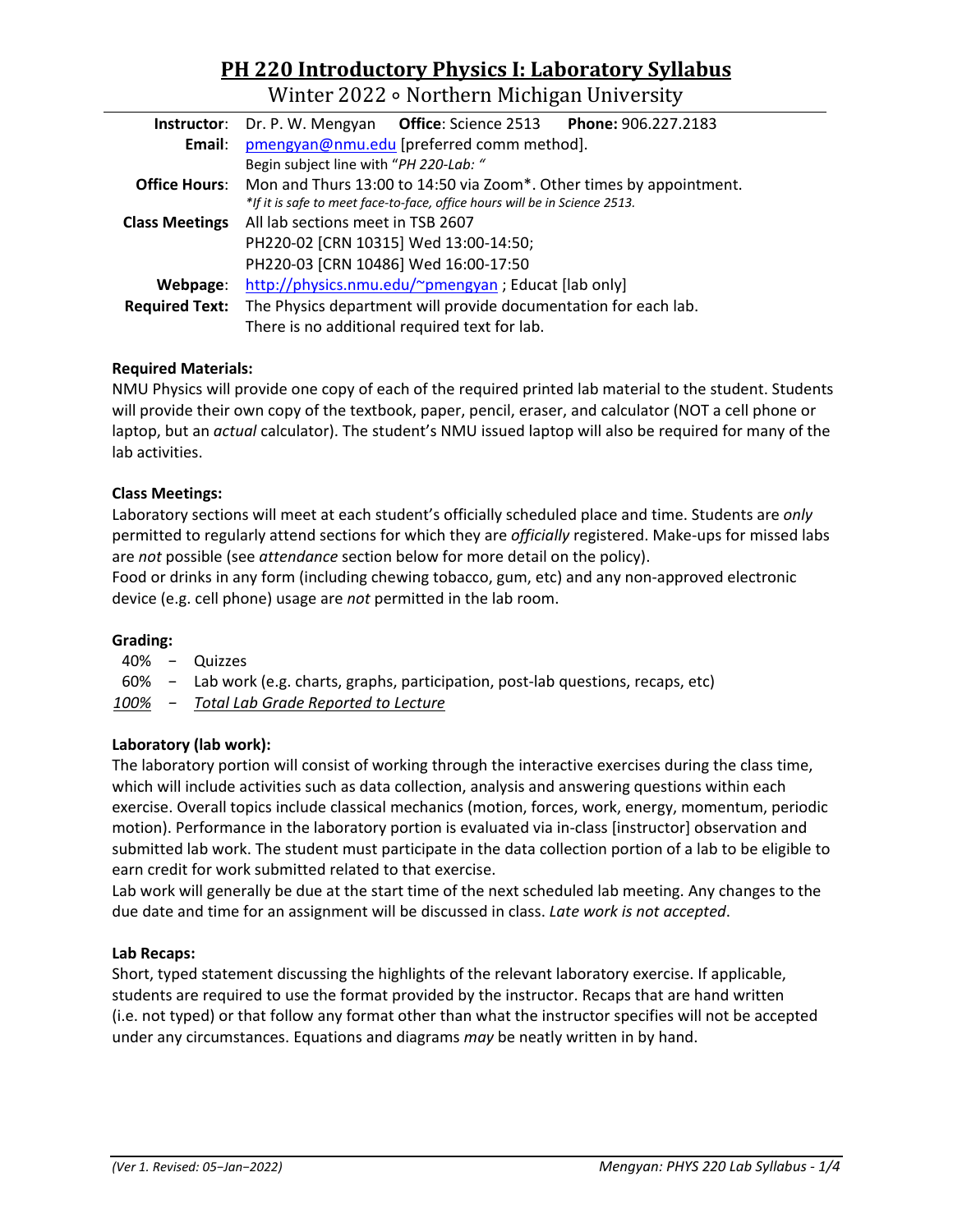# **Quizzes:**

May be administered in the beginning of each class and include material from the previous lab.

#### **Participation:**

Punctuality (in your seat and ready to begin by the scheduled start time), not leaving early, being ontask and maintaining a respectful attitude are all examples of what may contribute to the participation grade. Completing physics education research or department assessments (e.g.: general pre-test, posttest or other surveys) may also count toward your participation grade.

Full credit for participation is earned by making a serious effort in completing the assigned activities regardless of the *accuracy* of the particular responses. Participation points may not be earned if equipment is utilized in any form that is not related to the prescribed exercise, fail to take part in group work or are otherwise not on task. Violations of the lab and general class rules may result in dismissal for the class period, reduction in participation grade, forfeiture of any submitted work remaining incomplete due to the dismissal and, if necessary, reported to the appropriate authorities.

#### **Attendance:**

Attendance contributes directly to the participation grade as if one is absent one is not capable of participating in a given activity. Absences will be excused for officially sanctioned university events, illness (documentation may be required), court appearances (plaintiff, defendant, witness, juror - documentation is required), family emergencies (at the discretion of the instructor and may require appropriate documentation). If something occurs that you feel should be grounds for being excused it is your responsibility to contact your instructor, in writing, PRIOR to the absence (if possible, or as soon as possible after the absence) to discuss the situation. Excused absences for situations beyond the purview of NMU policy are at sole discretion of the instructor, will be evaluated confidentially, on a case-by-case basis and confirmed in writing.

An excused absence does NOT necessarily excuse you from completing the work. Arrangements for a planned excused absence, if possible, should be finalized (with written confirmation between the student and instructor) no later than the Friday before the week for which the absence will occur. Otherwise, establish contact with the instructor as soon as reasonably possible.

# **ADA Statement**

# In compliance with the ADA and university policy

*"If you have a need for disability-related accommodations or services, please inform the Coordinator of Disability Services in the Dean of Students Office at 2001 C. B. Hedgcock Building (227-1737 or disserv@nmu.edu). Reasonable and effective accommodations and services will be provided to students if requests are made in a timely manner, with appropriate documentation, in accordance with federal, state, and University guidelines."* 

#### **Religious Holiday**

Pursuant to university policy, a student who intends to observe a religious holy day should make that intention known, in writing, to the instructor prior to an absence. A student who is absent from a class, exam or exercise for the observance of a religious holy day shall be allowed to complete an assignment or exam scheduled for that day within a reasonable time around that absence.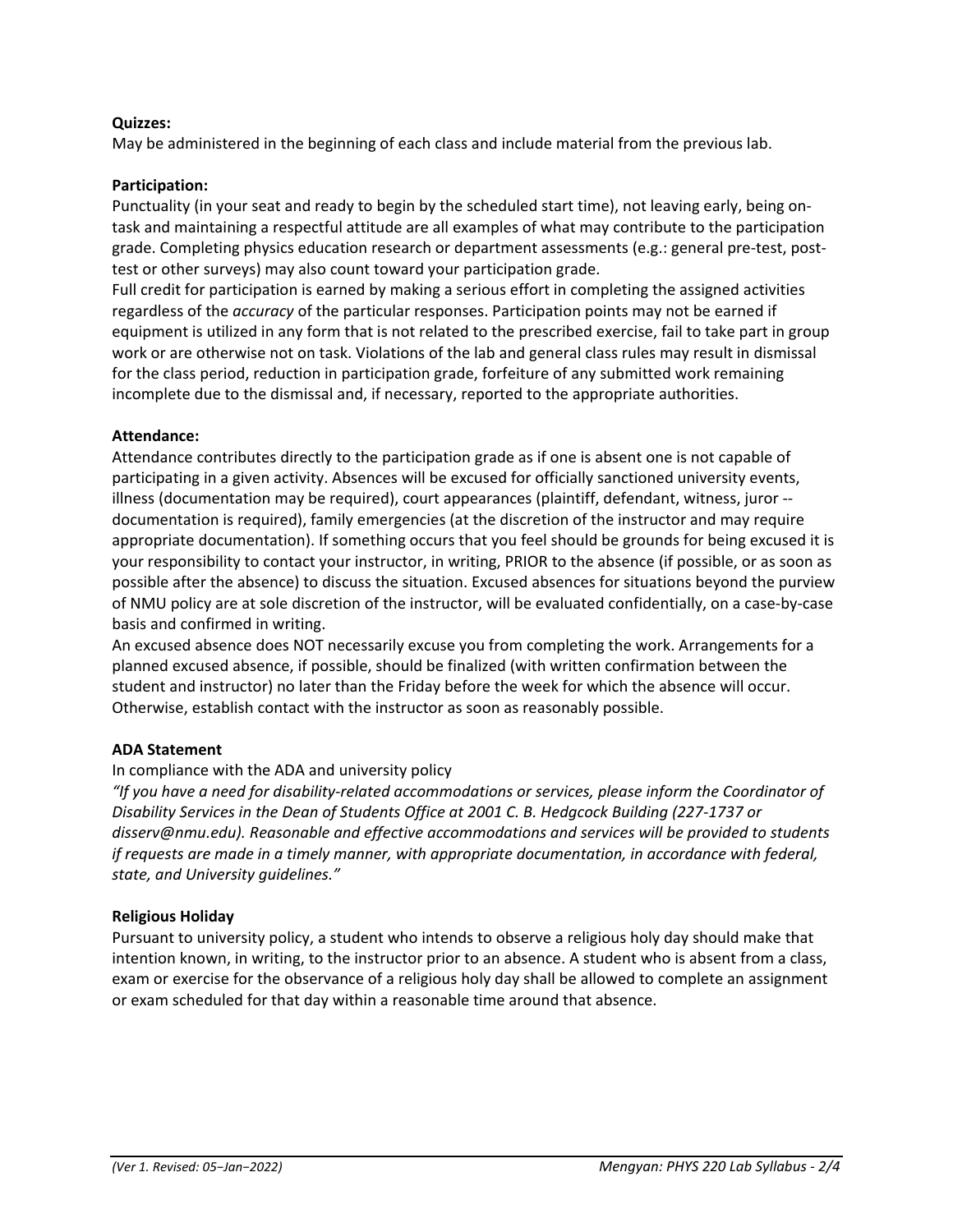# **Academic Integrity**

Section 2.3.1 of the NMU Student Handbook discusses scholastic dishonesty; all of which will be upheld in all aspects of this course. Academic dishonesty will not be tolerated. Link to student handbook<https://www.nmu.edu/policies?p=1070&type=Policy>

# **Appropriate behavior:**

Students are expected to behave in a respectful, considerate and courteous fashion in any activity related to this course. Rude, disrespectful or disruptive behavior will *never* be tolerated.

| <b>Week</b>    | <b>Experiment</b>        | <b>Description</b>                                                                                                          |  |  |  |  |
|----------------|--------------------------|-----------------------------------------------------------------------------------------------------------------------------|--|--|--|--|
| 1              | Graphing                 | Data reduction and graphical analysis                                                                                       |  |  |  |  |
| $\overline{2}$ | Vector addition          | Addition of 2-D vectors with analytic and graphical methods;<br>testing the addition with an experiment using a force table |  |  |  |  |
| 3              | Constant acceleration    | Experimentally determining `g'.<br>Computer aided graphing is introduced.                                                   |  |  |  |  |
| 4              | Projectile motion        | Test your skills and understanding of 2-D kinematics by<br>predicting and measuring parameters for an object in flight      |  |  |  |  |
| 5              | Force and acceleration   | Test Newton's 2 <sup>nd</sup> law (relationship between force and time-<br>varying momentum)                                |  |  |  |  |
| 6              | Friction                 | Measuring coefficients of friction                                                                                          |  |  |  |  |
| $\overline{7}$ | Uniform circular motion  | Measuring the force required for a rotating bob to maintain                                                                 |  |  |  |  |
|                |                          | a uniform circular path                                                                                                     |  |  |  |  |
| 8              |                          | "Peg and Pendulum": Test relationship of gravitational                                                                      |  |  |  |  |
|                | Conservation of energy   | potential energy and kinetic energy in a system where work                                                                  |  |  |  |  |
|                |                          | done by non-conservative forces is negligible                                                                               |  |  |  |  |
| 9              | Impulse and momentum     | Collisions to directly test the impulse-momentum theorem                                                                    |  |  |  |  |
| 10             | Conservation of momentum | Experimenting with collisions                                                                                               |  |  |  |  |
| 11             | Torque balancing         | Studying rotational equilibrium                                                                                             |  |  |  |  |
| 12             | Moment of inertia        | Experimentally determine the moment of inertia of a system                                                                  |  |  |  |  |
| 13             | Simple harmonic motion   | Studying periodic motion with a pendulum and a mass-<br>spring systems                                                      |  |  |  |  |
| 14             | Speed of sound           | Measurement of the speed of sound in a resonance tube                                                                       |  |  |  |  |

# **Physics 220 Laboratory Schedule**

Winter ∘ 2021

| <b>Notable dates:</b>                                                | Wk#           |               | <b>Start Date</b> | WK# |               | <b>Start Date</b> |
|----------------------------------------------------------------------|---------------|---------------|-------------------|-----|---------------|-------------------|
| 10 Jan 22: First official day of class                               | 1             | $\rightarrow$ | $10$ / Jan / 22   | 8   | $\rightarrow$ | 07 / Mar / 22     |
| 26 Feb to 06 Mar: no class (spr. break)                              | $\mathcal{P}$ | $\rightarrow$ | $17/$ Jan $/22$   | 9   | $\rightarrow$ | 14 / Mar / 22     |
| 13 Mar: Daylight savings time starts<br>23 Apr 22: Last day of class | 3             | $\rightarrow$ | 24 / Jan / 22     | 10  | $\rightarrow$ | 21 / Mar / 22     |
|                                                                      | 4             | $\rightarrow$ | 31 / Jan / 22     | 11  | $\rightarrow$ | 28 / Mar / 22     |
|                                                                      | 5             | $\rightarrow$ | 07 / Feb / 22     | 12  | $\rightarrow$ | 04 / Apr / 22     |
|                                                                      | 6             | $\rightarrow$ | 14 / Feb / 22     | 13  | $\rightarrow$ | $11/$ Apr $/$ 22  |
|                                                                      |               | $\rightarrow$ | 21 / Feb / 22     | 14  | $\rightarrow$ | 18 / Apr / 22     |